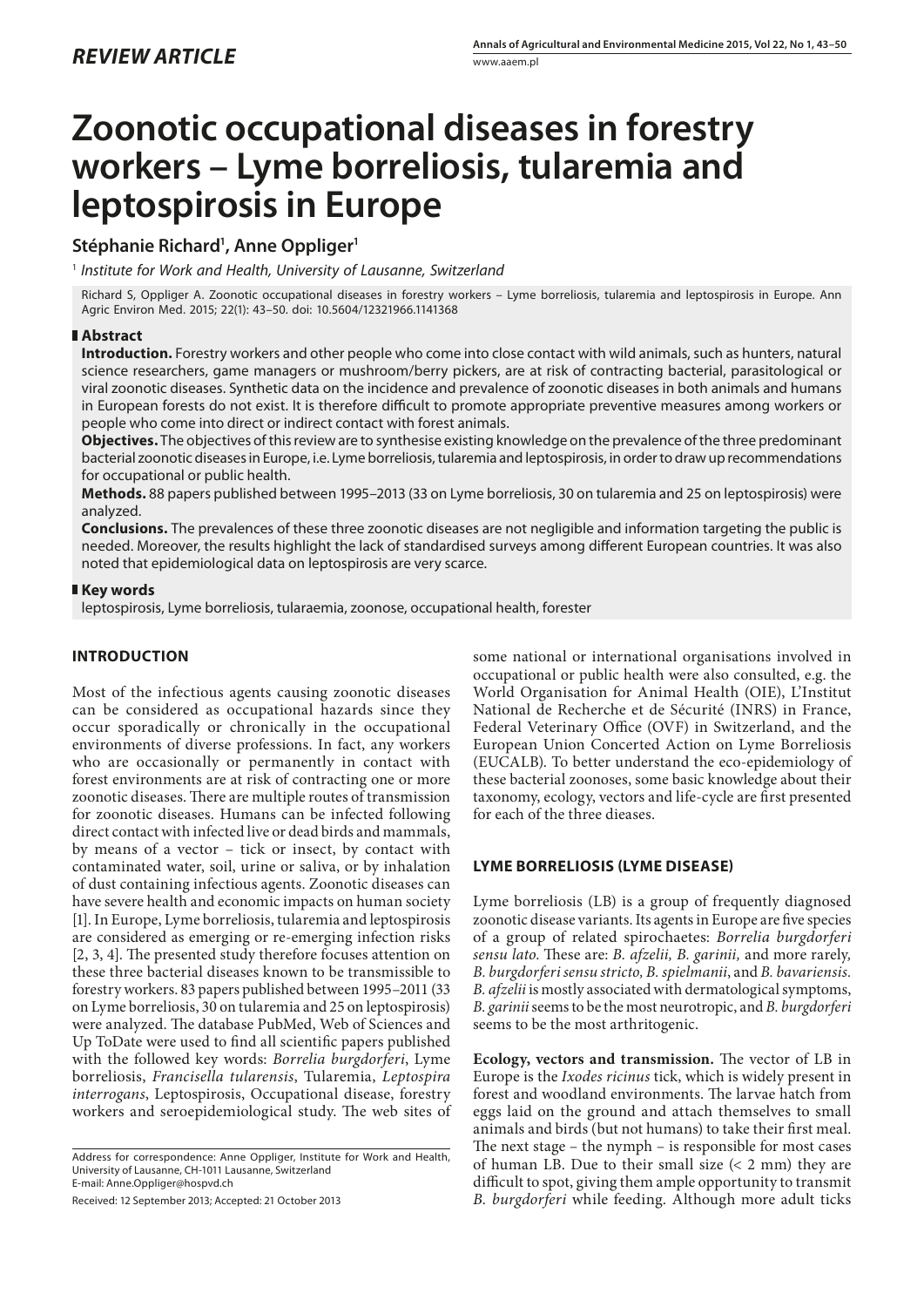than nymphs carry *B. burgdorferi*, the adult ticks are much larger, more easily noticed and more likely to be removed before the 24 hours or more of continuous feeding needed to transmit the disease. A study has demonstrated that 66% of nymphs remained attached for more than 24 h, whereas only 38% of female adults remained attached for more than 24 h [5]. The tick has to remain attached for 24–48 hours before transmission of the bacteria can occur [6]. It has been observed that *B. afzelii* can be transmitted within 24 hours, while 48 hours are needed for the transmission of *B. burgdorferi s.s*. [7].

**Epidemiological data.** Numerous studies carried out in several European countries have estimated the rate of infection of *I. ricinus*. Results are heterogenous, for example, the regions of Ile-de-France (France), Roztocze and Lublin (Poland), respectively reported 11%, 12% and 13% [8, 9, 10] of ticks infected by *B. burgdorferi s.l*., while the region of Friuli-Venezia-Giulia (Italy) reported up to 70% [11]. Studies have shown that more than 80% of forestry workers report having been bitten by a tick (83% in France, 86% in Friuli-Venezia, Italy, and 90%–95% in Lublin, Poland) [11, 12, 13, 14].

Table 1 lists 22 studies published between 1995–2010 which determined the percentage of forestry workers (lumberjacks, gamekeepers, hunters) in specific geographic regions having IgM and/or IgG antibodies against *B. burgdorferi s.l*. The IgM antibody appears in the blood approximately 1–2 weeks after contamination and disappears afterwards. Consequently, their presence reflects a recent infection. The IgG antibody is present 2–6 weeks after contamination. Although generally

these antibodies disappear after eradication of the bacterium [15], approximately  $10\%$  – 20% of cured human subjects were still seropositive 10–20 years later [15].

Antibodies were detected using three different methods: the enzyme-linked immunosorbent assay (ELISA), the indirect immunofluorescence assay (IFA), and the western blot. The ELISA and IFA assays are more sensitive than the western blot test, and were more often used to detect antibodies to *B. burgdorferi s.l*. Due to its greater specificity, the western blot technique was often used to confirm ELISA or IFA results, allowing the elimination of false positive results. Fifteen of these studies also measured the seroprevalence of anti*-B. burgdorferi* in a control population (blood donors inhabiting the same region as the forestry workers or workers of administrative offices).

Results from these 22 studies must to be interpreted and compared with caution due to non-standardised methodologies, differences in the sample sizes of populations studied, and the lack of control populations in seven studies. However, these data highlight an over-representation of positive seroprevalences for *B. burgdorferi s.l* in forestry workers. The observed data vary considerably, not only between European countries, but also within them. For instance, Poland is particularly affected by *B. burgdorferi s.l*, with a seroprevalence in forestry workers of between 20% – > 60%, while in Italy only 5% – 23% of forestry workers show a positive serology for *B. burgdorferi s.l*. In France, the situation is homogeneous across the three different regions, showing that 14% – 20% of forestry workers are seropositive. These differences are difficult to interpret since no data are available

**Table 1.** Seroprevalence of B. *burgdorferi s.l.* in forestry workers and control group (blood donors) in European countries. WB. western blot ; IFA : indirect fluorescent assay ; ELISA : enzyme-linked immunosorbent assay

| Country, region              | Seroprevalence in forestry workers | Seroprevalence in control group | Detection method | P value                  | Reference                          |
|------------------------------|------------------------------------|---------------------------------|------------------|--------------------------|------------------------------------|
| France                       |                                    |                                 |                  |                          |                                    |
| East                         | 14.1% (419/2975)                   |                                 | WB (IgG)         | $\overline{\phantom{a}}$ | Thorin et al. 2008 [12]            |
| <b>East Rhine and Centre</b> | 20.2%                              | 1.9%                            | <b>IFA</b>       | < 0.05                   | Nübling et al. 2002 [58]           |
| Ile de France                | 14,3% (25/175)                     |                                 | ElISA (IgM/IgG)  | < 0.05                   | Christiann et al. 1997 [59]        |
|                              | 15.2% (32/211)                     | $3.2\%$ (1/31)                  | <b>IFA</b>       |                          | Zhioua et al. 1997 [16]            |
| Italy                        |                                    |                                 |                  |                          |                                    |
| Lazio                        | 13.1% (19/45)                      | 8.2% (23/282)                   | WB (lgM/lgG)     | > 0.05                   | Di Renzi et al. 2010 [60]          |
| Tuscany                      | 7% (29/412)*                       | 3.6% (13/365)                   | WB (lgM/lgG)     | > 0.05                   | Tomao et al. 2005 [17]             |
| Friuli-Venezia-Giulia        | 23.2% (42/181)                     |                                 | WB (IgG)         |                          | Cinco et al. 2004 [11]             |
| Centre                       | $5.4\% (2/37)$                     | $0.6\%$ (1/180)                 | ELISA (IgG)      | < 0.05                   | Santino et al. 2004 [18]           |
| South                        | 14.5% (21/145)                     | $2.1\%$ (3/145)                 | ELISA (IgG)      | < 0.05                   | Santino et al. 2004 [18]           |
| Germany                      |                                    |                                 |                  |                          |                                    |
| Southwest                    | 13.4%                              | 1.8%                            | <b>IFA</b>       | < 0.05                   | Nübling et al. 1999 [61]           |
| Brandenburg                  | 8%                                 | 4%                              | <b>IFA</b>       | < 0.05                   | Rath et al. 1996 [62]              |
| Baden-Württemberg            | $0 - 43%$                          |                                 | ELISA (IgM/IgG)  | $\overline{\phantom{a}}$ | Oehme et al. 2002 [83]             |
| <b>Netherlands</b>           | 19.3% (39/202)                     | 1.4% (5/356)                    | <b>WB</b>        | < 0.05                   | Moll van Charante et al. 1998 [63] |
| Poland                       |                                    |                                 |                  |                          |                                    |
| South                        | 19.6% (226/1155)                   |                                 | ELISA (IgG)      | $\frac{1}{2}$            | Buczek et al. 2009 [64]            |
| Roztocze (SE)                | 40.7% (46/113)                     | 7.1% (4/56)                     | ELISA (IgM/IgG)  | < 0.05                   | Cisak et al. 2005 [9]              |
| Dobrzany                     | 61.5% (32/52)                      |                                 | ELISA (IgM/IgG)  | $\overline{\phantom{a}}$ | Niscigorska et al. 2003 [65]       |
| East, Lublin                 | 24.5% (59/241)                     |                                 | ELISA IgM/IgG    | $\overline{\phantom{a}}$ | Cisak et al. 2001 [66]             |
| Lublin                       | 39%                                | 6%                              | ELISA IgM/IgG    | < 0.05                   | Chmielewska-Badora 1998 [13]       |
| Lublin                       | 41%, 31% (26/63; 8/27)             | 21.4% (6/27) §                  | ELISA IgG,       | < 0.05                   | Cisak et al 2012 [67]              |
| Lublin                       | 19.2%, 15.4%                       | 0% (0/27)§                      | ELISA IgM        |                          | Cisak et al. 2012 [67]             |
| Slovenia                     | 23.8% (29/122)                     |                                 | ELISA IgG        | ۰                        | Rojko et al. 2005 [68]             |
| Romania                      | 9.4% (99/1053)                     | 4.3% (69/1598)                  | WB IqG           | < 0.05                   | Hrista et al. 2002 [69]            |
| Turkey                       |                                    |                                 |                  |                          |                                    |
| Duzce (NW)                   | 10.9% (38/349)*                    | $2.6\%$ (5/193)                 | ELISA IgG        | < 0.05                   | Kaya et al. 2008 [70]              |
| Hungary                      | 37% (622/1670)                     |                                 | ELISA (IgM/IgG)  | ä,                       | Lakos et al. 2012 [71]             |

\* – population including farm workers; § – control group = employee of forestry service with mainly office tasks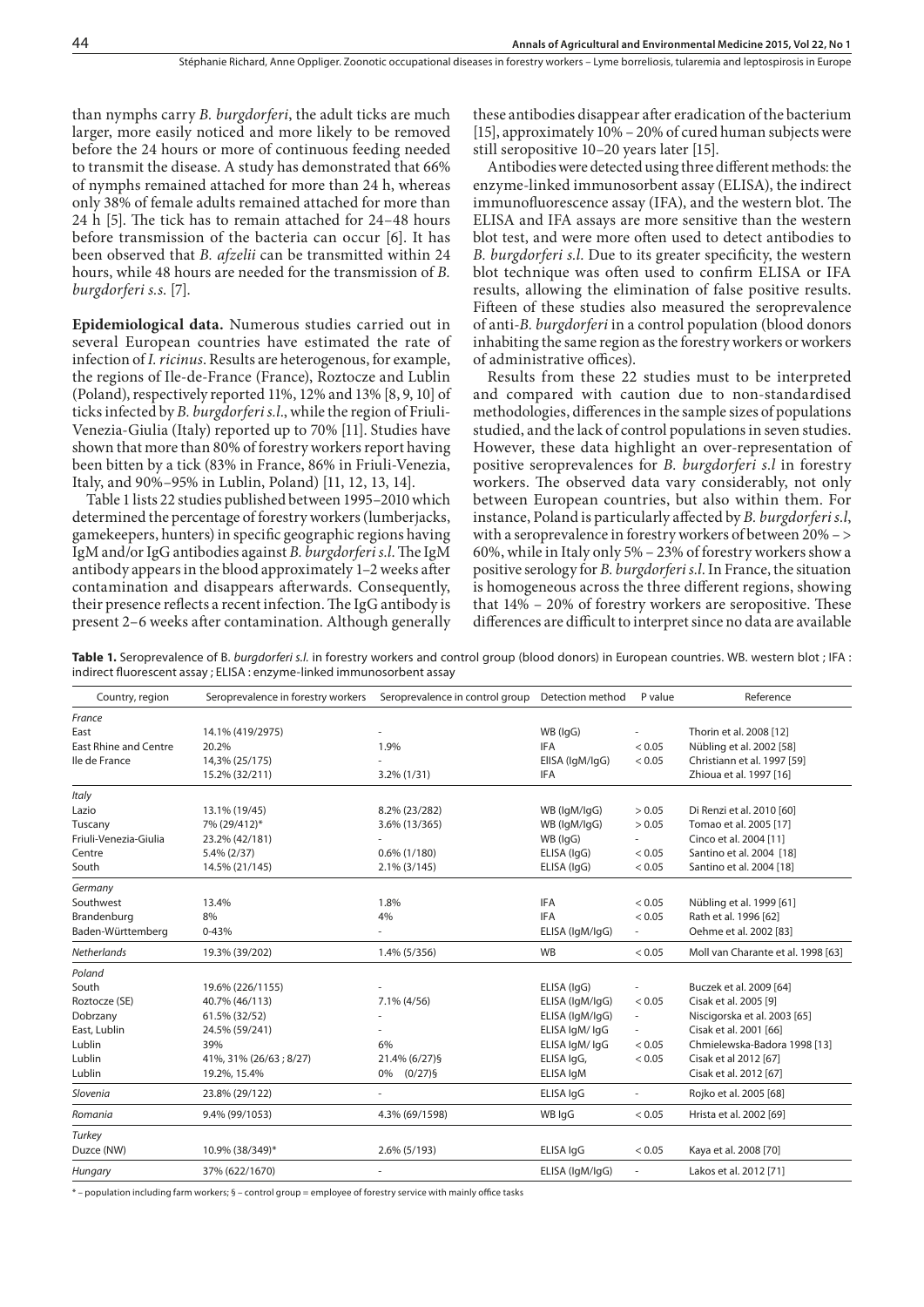concerning the density of ticks and their infection rates in the different regions. Information about the prevention measures implemented in each region are also lacking; therefore, estimation of impact on the prevalence of LB is not possible. However, it is surprising that the proportion of infected ticks does not correlate with seroprevalence of the forestry workers. Indeed, while the proportion of infected ticks in Paris and the surrounding area (11%) is almost the same as in the Roztocze region of Poland (12%) [8, 9], seropositivity of forestry workers in Roztocze is almost twice that of those from the Paris area. In the Friuli-Venezia region in Italy, only 23% of forestry workers are seropositive, while 70% of the ticks were infected [11]. Lyme borreliosis is considered as an occupational risk for forestry workers [16], even if human infection by *B. burgdorferi s.l* does not necessarily lead to LB.

In America, it is considered that 90% of infected individuals develop LB [15], while other studies report that only 5% of infected human show symptoms [16]. Some seropositive forestry workers showed no symptoms of the disease [9, 16, 17, 18] and it is impossible to determine whether they are true asymptomatic cases or whether they are latent or cured infected individuals. Some authors advance the hypothesis that asymptomatic infections would be more frequent in individuals who are repeatedly exposed [17, 18]. A French study observed a positive relationship between the age of forest workers and the seropositivity of *B. burgdorferi s.l*. This can be explained by a continuous stimulation of their immune system due to the repeated exposure to infected ticks [12]. LB is not systematically reported by the authorities, which imply an underestimation of the occurrence. Only one study [19] has investigated LB from an occupational health point of view. It reported that, from 2000–2007, the province of Wielkopolska in Poland recognised 218 cases of LB as occupational diseases. Workers between the ages of 40 and 60 being the most frequently affected. This trend was also observed in the Podkarpackie province in Poland [20].

#### **TULAREMIA**

Tularemia is caused by the *Francisella tularensis* bacterium, a coccobacillus present almost exclusively in the northern hemisphere [21]. Three subspecies are considered as pathogenic for humans: *F. tularensis tularensis*, *F. tularensis holartica* and *F. tularensis novicida*.

Mainly found in North America*, F. tularensis tularensis* is the most virulent of the three subspecies and classified in the WHO Risk Group 3. The infectious dose is very low since only 10–50 bacteria inhaled or injected intradermally can reliably cause the disease in human [22]. *F. tularensis holartica* is the most frequent subspecies in Europe [23, 22]. *F. tularensis novicida* is the only subspecies isolated in the southern hemisphere [24, 25] although it is mainly present in North America.

**Ecology, vectors and transmission.** *F. tularensis holartica* can infect a wide variety of animals living in forests and the principal hosts are voles and brown hares. Direct cutaneous contact with the bacterium is the main mode of human contamination in Central Europe [25, 26]. Individuals mostly become infected by manipulating the meat and fur of the brown hare. The bacterium is capable of penetrating

healthy skin [27]. Bites and scratches by contaminated animals represent an additional danger [26]. Vector-borne transmission is the main route of transmission to humans in the USA [22] where human infections predominate in late summer and autumn, associated with arthropod inoculation [25]. Inhalation of contaminated dusts aerosolized from soil, faecal matter and dead animals is another frequent route of transmission, while ingestion of contaminated meat or water is also reported.

Lagomorphs seem to be an important reservoir of the pathogen [25, 28, 26]. However, protozoons living in fresh water could also be a reservoir for the bacterium [28]. Water contamination could be maintained by the faecal matter of infected amphibians, rodents and other animals, or by infected animal carcasses. This hypothesis is supported by the fact that a clear relationship between *F. tularenis holartica* and mosquitoes was found in Scandinavia, and by the presence of the bacterium in samples of water taken in several endemic regions [29]. Ticks can also serve as a reservoir since *F. tularensis* has been isolated in several species of ticks in Europe, in particular *I. ricinus* and *Dermacentor reticulatus* [26].

**Epidemiological data.** Despite the mandatory reporting of tularemia (for both humans and animals in most European countries) epidemiological data are very sparse. Data on the prevalence and geographical distribution of *F. tularensis* are very imprecise. Once established, sources of tularemia in animals are reported to the World Organisation for Animal Health (OIE: www.oie.int). The distribution of the disease in Europe in 2005, 2008 and 2010, in both the first and second half of each year, shows that Romania, Ukraine, Belarus and Lithuania do not seem affected by this disease, having not reported any cases to the OIE. In 2010, cases of tularaemia are reported in Finland, Sweden, Norway, Austria, Germany and France. In Spain and Switzerland cases are regionally reported, and infection seems to be well established in Italy. In 2010, Sweden and Norway were affected by tularemia only during the second part of each year. Several factors could explain this trend. On the one hand, vectors such as ticks, mites, tabanid flies and mosquitoes are more active in the summer and could be responsible for a larger number of interanimal transmissions in these periods. On the other hand, more rigorous surveys of game animals by the competent authorities during the hunting season could also explain this increase of reported cases.

One weakness of these results is the lack of regional data. *F. tularensis* is not found across countries in a homogeneous way. Sources of the disease are often very regional. For example, in France, between 1993–2004, tularemia in hares was found every year in certain departments, while no cases were reported during the same period in surrounding regions. Studies of the prevalence in wild animals are sparse. Table 2 lists 18 studies published from 1995–2009, having examined infections in hares, wild boars, foxes, rodents and ticks. These studies were carried out in Germany, Austria, Norway, Czech Republic, Slovakia, Serbia, Switzerland and Portugal. They include studies of seroprevalence – indicating a recent or former infection – with the detection of antibodies by standard agglutination test (SAT), microagglutination test (MAT) or western blot (WB). They include also studies of current infection (bacteria) prevalence, detected by culture or polymerase chain reaction (PCR). Analyses were conducted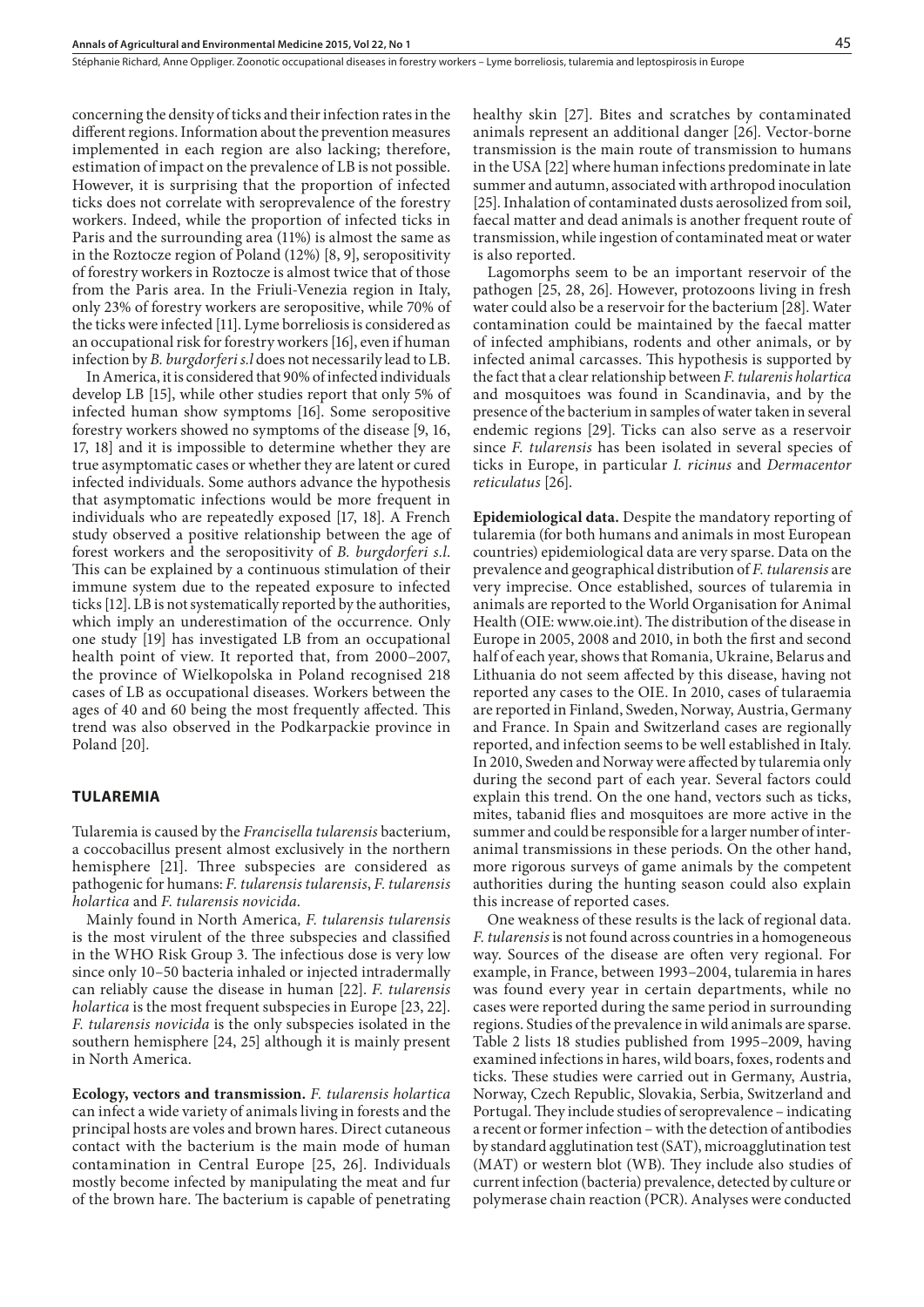Stéphanie Richard, Anne Oppliger . Zoonotic occupational diseases in forestry workers – Lyme borreliosis, tularemia and leptospirosis in Europe

| Table 2. Seroprevalence or presence of F. tularensis in brown hare, wild boar, fox, small mammal and tick in european countries; MAT: microagglutination |  |
|----------------------------------------------------------------------------------------------------------------------------------------------------------|--|
| test, MIR: [minimum infection rate; SAT: standard agglutination test, WB: western blot, PCR: polymerase chain reaction                                   |  |

| Country, region                                           | Brown hare                                      | Wild boar      | Fox           | Small<br>mammal | <b>Tick</b>                                                    | Detection<br>method                      | Reference                                                                                  |
|-----------------------------------------------------------|-------------------------------------------------|----------------|---------------|-----------------|----------------------------------------------------------------|------------------------------------------|--------------------------------------------------------------------------------------------|
| Czech Republic<br>Moravian<br>Breclav, Znojmo             | 6.6% (69/1051)<br>1.4% (1/73)                   |                |               |                 | 2.2% (20/918) (D.reticulatus)                                  | MAT, MIR<br>SAT                          | Treml et al. 2007 [76]<br>Hubalek et al 1998 [34]                                          |
| <b>Breclav</b><br>Drnholec, Pritluky,<br>Breclav, Lanzhot |                                                 | 10.8% (22/204) |               |                 | 0.2% (1/504) (l.ricinus) and<br>2.6% (20/924) (D. reticulatus) | <b>MAT</b><br>SAT                        | Winkelmayer et al. 2005 [32]<br>Hubalek et al. 2002 [77]<br>Hubalek et al. 1996 [36]       |
| Austria                                                   |                                                 |                |               |                 |                                                                |                                          |                                                                                            |
| Northeastern                                              | 60.8% (62/109)<br>4.5% (5/110)<br>7.1% (22/311) |                | 7.5% (29/385) |                 |                                                                | Culture-MAT<br>Culture-MAT<br><b>SAT</b> | Hofer et al. 1997 [30]<br>Hoflechner-Poltl et al. 2000 [31]<br>Winkelmayer et al 2005 [32] |
| Hohenau                                                   |                                                 |                |               | 2.8% (12/423)   |                                                                | Culture                                  | Vyrostekova et al. 2002 [78]                                                               |
| Hohenau                                                   |                                                 |                |               | 1.2% (12/1033)  | 1.5% (18/1217) (D.reticulatus)<br>0% (0/1977) (I. ricinus)     | Culture                                  | Gurycova et al. 2001 [35]                                                                  |
| Mistelbach                                                |                                                 |                |               |                 | 2.3% (25/1098) (D. reticulatus)                                | Culture                                  | Hubalek et al. 1998 [34]                                                                   |
| Germany                                                   |                                                 |                |               |                 |                                                                |                                          |                                                                                            |
| Several places                                            |                                                 |                |               | 4.9% (19/386)   |                                                                | PCR                                      | Kaysser et al. 2008 [29]                                                                   |
| Northeastern                                              |                                                 | 3.1% (24/763)  |               |                 |                                                                | <b>WB</b>                                | Dahouk et al. 2005 [79]                                                                    |
| Schleswig-Holstein                                        | 0% (0/299)                                      |                |               |                 |                                                                | <b>WB</b>                                | Frölich et al. 2003 [80]                                                                   |
| Norway<br>Narwick Est                                     |                                                 |                |               | $7.7\%$ (2/13)  |                                                                | SAT                                      | Berdal et al. 1996 [75]                                                                    |
| Slovakia                                                  |                                                 |                |               |                 |                                                                |                                          |                                                                                            |
| Zahorie lowland                                           |                                                 |                |               | 7% (15/2714)    |                                                                | Culture                                  | Gurycova et al. 2001 [35]                                                                  |
| Serbia                                                    |                                                 |                |               |                 | 3.8% (11/287) (l.ricinus)                                      | PCR                                      | Milutinovic et al. 2008 [38]                                                               |
| Switzerland                                               |                                                 |                |               |                 | 0.12% (7/602) ( <i>l.ricinus</i> )                             | <b>PCR</b>                               | Wicki et al 2005 [37]                                                                      |
| Portugal                                                  |                                                 |                |               |                 | 1.3% (1/79) (D. reticulatus)                                   | PCR                                      | Lopes de Carvalho et al.<br>2007 [33]                                                      |

in healthy animals (hares, wild boars and foxes), animals killed in hunting, or, in the case of rodents, trapped. Only ywo studies [30, 31] were based on analyses performed on dead or sick hares.

In the presented study it was noted that wild boars, foxes and rodents showed seropositivity comparable to those of hares (up to 11%). Consequently, these hosts are also significantly affected by tularemia. One Austrian study showed the presence of *F. tularensis* in 60% of the hares examined. This very high rate compared to those obtained in other studies is certainly due to the selection bias of the hares analyzed since these animals were sick or killed by hunters. The second Austrian study [32] included 14 sick or dead hares and 96 healthy animals. Results showed that 14% (2/14) of the sick or dead hares were affected by tularemia and/or had a positive seroprevalence while only 3% (3/96) of the healthy hares were affected. It can be concluded that tularemia was overrepresented in the population of sick or dead hares in both studies.

Studies on ticks' seroprevalence were carried out in two species – *D. reticulatus* and *I. ricinus* – collected from vegetation by using the flagging method. The prevalence of infection in *D. reticulatus* was 1.3% in Portugal [33] and 2.8% in Austria [34]. The rate of infection of *I. ricinus* was lower, with no infected ticks in Austria [35], 0.2% in the Czech Republic [36], 1.2% in Switzerland [37] and 3.8% in Serbia [38]. These results suggest that *D. reticulatus* is a nonnegligible vector of tularemia among animals in Europe, and that in certain regions *I. ricinus* could also have a nonnegligible role in human transmission. However, it can be concluded that, on average, only 1% of the cases of human tularemia are transmitted by ticks.

Table 3 shows the number of cases of human tularemia reported per year in different countries. However, this disease remains extremely rare in European countries. Nevertheless, due to the non-specific symptoms (a flu-like syndrome) sometimes associated with tularemia, it is possible that the number of real cases is underestimated. For instance, the data from Sweden show a far higher number of cases (10 times greater) than in other European countries. This excess of cases can be explained by the transmission by mosquitoes, particularly during the summer season. The number of cases can also vary considerably from one year to the next within the same country. For example, in France and Sweden between 2007–2008, an unexplained twofold increase in cases was observed. As mentioned previously, all cases of human tularemia are not diagnosed. A study carried out in 2004 in Germany revealed that 0.2% of the general population is

**Table 3.** Number of human cases of tularemia / leptospirosis reported yearly in european countries 2005–2010.

| - no information (data extracted from WAHID, OIE: www.oie.int) |  |  |  |
|----------------------------------------------------------------|--|--|--|
|----------------------------------------------------------------|--|--|--|

|                | 2005     | 2006      | 2007      | 2008      | 2009      | 2010      |
|----------------|----------|-----------|-----------|-----------|-----------|-----------|
| Germany        | 15/58    | 1/46      | 20/       | 15/       | $10/-$    | 31/       |
| Austria        | - / -    | $-$ / $-$ | 4/9       | $-/-$     | 2/8       | 5/16      |
| France         | 23/      | 24/192    | 47/327    | 108/      | 31/161    | 41/       |
| Norway         | $-/-$    | 11/       | 49/       | 66/       | 13/       | 33/       |
| Czech Republic | $-/-$    | 86/17     | $-124$    | 113/17    | 65/32     | 53/41     |
| Poland         | -15      | $-$ / $-$ | 1/12      | 4/5       | 1/6       | 4/4       |
| Slovakia       | $- / 35$ | 45/22     | $-$ / $-$ | $-$ / $-$ | $-$ / $-$ | $-$ / $-$ |
| Sweden         | 246/3    | 241/2     | 174/1     | 382/6     | 244/4     | 484/4     |
| Switzerland    | - / -    | $-$ / $-$ | $7/ -$    | $1/-$     | $-$ / $-$ | 17/       |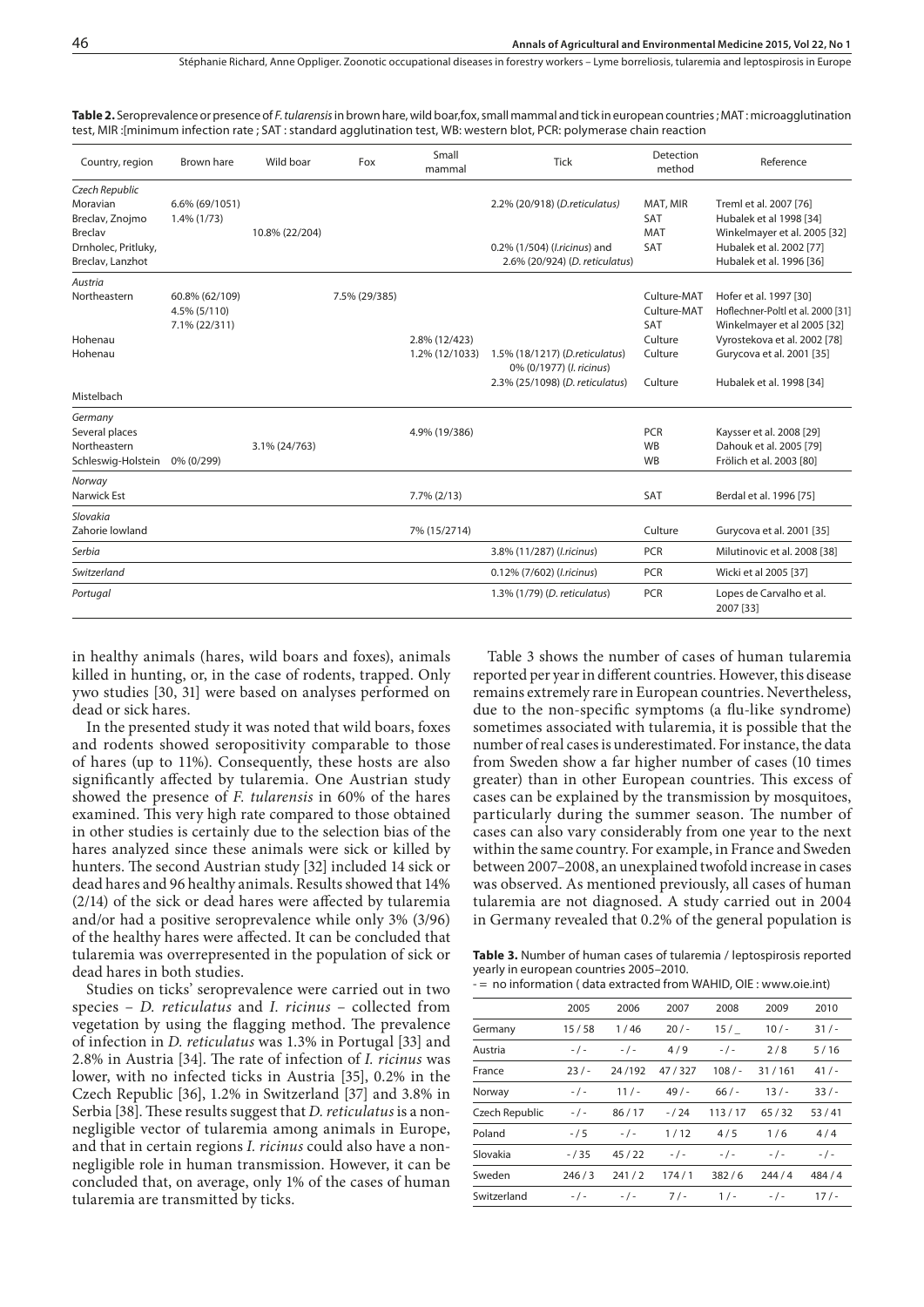Stéphanie Richard, Anne Oppliger . Zoonotic occupational diseases in forestry workers – Lyme borreliosis, tularemia and leptospirosis in Europe

| Country                          | Tularemia: Seroprevalence<br>in forestry workers | Tularemia:<br>Seroprevalence<br>in control group | Leptospirosis:<br>Seroprevalence in forestry<br>workers | Leptospirosis:<br>Seroprevalence<br>in control group | Detection<br>method | P value | Reference                                                     |
|----------------------------------|--------------------------------------------------|--------------------------------------------------|---------------------------------------------------------|------------------------------------------------------|---------------------|---------|---------------------------------------------------------------|
| Austria<br>Styria,<br>Burgenland | 3.4% (5/149)*                                    | 0/50                                             | 10% (15/149)                                            | 0/50                                                 | <b>MAT</b>          |         | Deutz et al. 2003 [72]                                        |
| Germany<br>Dortmund              | 1.7% (5/286)*                                    | 0.2%                                             |                                                         |                                                      | <b>WB</b>           | < 0.05  | Jenzora et al. 2008 [39]<br>Porsch-Ozcurumez et al. 2004 [73] |
| Poland<br>Northeast              | 2.1% (20/765)                                    |                                                  |                                                         |                                                      | <b>SAT</b>          |         | Rastawicki et al. 2006 [74]                                   |
| Norway<br><b>Telemark</b>        | $9.1\%$ (5/55)*                                  |                                                  |                                                         |                                                      | <b>SAT</b>          |         | Berdal et al. 1996 [75]                                       |
| Netherland                       |                                                  |                                                  | 0% (0/202)                                              | $0.2\%$ (1/356)                                      | <b>ELISA</b>        |         | Moll van Charante et al. 1998 [63]                            |
|                                  |                                                  |                                                  |                                                         |                                                      |                     |         |                                                               |

**Table 4.** Seroprevalence of *F.tularensis* and *L.interrogans* in forestry workers and control group (blood donors) in european countries. MAT – microagglutination test; SAT – standard agglutination test; WB – western blot; ELISA – enzyme-linked immunosorbent assay

\*- population of hunters

seropositive. This result confirmed that human tularemia prevalence is underestimated.

Only four studies have determined the seroprevalence of *F.tularensis* in forestry workers or hunters (Tab. 4). Only one study has used a control group, which is the only way to show a significant difference between occupationallyexposed persons and the general population. The study [39] showed that between 1.7% – 9.1% of forestry workers were seropositive, in comparison to 0.2% in the general population. It can therefore be concluded that forestry workers face a greater risk of infection by *F. tularensis* than individuals without close contact with forests. Additional studies are necessary to determine more precisely the occupational risk associated with forestry work.

#### **LEPTOSPIROSIS**

The group of bacterium responsible for leptospirosis, the spirocheta *Leptospira interrogans sensu lato,* possess more than 200 serovars. Among them, the most frequently found are: *L. interrogans icterohaemorrhagiae* and *L. interrogans grippotyphosa* [40, 41, 42, 43, 44]. Leptospirosis is a worldwide zoonotic disease, present in developing and industrialised countries [41, 45, 46].

**Ecology, vectors and transmission.** *L. interrogans* can infect a large spectrum of mammals. The bacterium can survive

for several days or months in water or soil, for as long as the temperature is favourable (20–30 °C) [47]. Some serovars are associated with specific hosts [46, 44, 48]. Humans become infected after exposure to environmental sources, such as animal urine, contaminated water or soil or infected animal tissue [41, 46]. As leptospires can penetrate the skin, mucous or conjunctival tissue, any cutaneous wound, in particular a scratch, wound or animal bite, can considerably increase the risk of contamination [40, 41, 45, 49].

**Epidemiological data.** Table 5 lists nine studies of the seroprevalence of *L. interrogans* in animals. All the analyses were performed by MAT – the gold standard for the immunological diagnosis of the most common serovars of leptospirosis (gryppotyphosa, icterrohaemorrhagiae, pomona and australis). Seven of the studies investigated healthy wild boars killed in hunting. Seropositivity varies from 6% in Italy [50] to 45.5% in Slovenia [51]. Further studies are needed to determine which factors caused this difference. In the Czech Republic in 2003, 6.4% of hares were seropositive [32], while between 1999–2002, about 17% of wild boars were seropositive [52]. Hares and wild boars from these two studies came from different districts and were consequently difficult to compare. A study performed in Croatia [53] showed a high seroprevalence in wild boars (43.8%) and foxes (46.4%) coming from the same region and collected during the same period. Another Croatian study [54] showed that the seroprevalence in wild boars (26%)

|  |  |  |  | <b>Table 5.</b> Seroprevalence of L.interrogans in brown hare, wild boar, fox and small mammal in European countries ; MAT – microagglutination test |
|--|--|--|--|------------------------------------------------------------------------------------------------------------------------------------------------------|
|  |  |  |  |                                                                                                                                                      |

| Country, region          | Brown hare     | Wild boar       | Fox             | Small mammal   | Detection method | Reference                    |
|--------------------------|----------------|-----------------|-----------------|----------------|------------------|------------------------------|
| Czech Republic           |                |                 |                 |                |                  |                              |
| <b>Breclav</b>           |                |                 |                 |                | <b>MAT</b>       | Treml et al. 2003 [52]       |
| Moravian                 | 7.5% (79/1051) | 16.9% (52/307)  |                 |                | <b>MAT</b>       | Treml et al. 2007 [76]       |
| Breclav, Znojmo, Olomouc | 16.4% (12/73)  |                 |                 |                | <b>MAT</b>       | Winkelmayer et al. 2005 [32] |
| Austria                  |                |                 |                 |                |                  |                              |
| Northeastern             | 6.4% (20/311)  |                 |                 |                | <b>MAT</b>       | Winkelmayer et al. 2005 [32] |
| Germany                  |                |                 |                 |                |                  |                              |
| Westphalia               |                | 24 % (59/245)   |                 |                | <b>MAT</b>       | Schönberg et al. 1999 [81]   |
| Slovenia                 |                | 45.5% (200/437) |                 |                | <b>MAT</b>       | Vengust et al. 2008 [51]     |
| Croatia                  |                |                 |                 |                | <b>MAT</b>       | Cvetnic et al. 2003 [54]     |
| North                    |                | 26% (40/154)    | 46.4% (52/112)  | 12.7% (48/379) | <b>MAT</b>       | Slavica et al. 2008 [53]     |
| Several places           |                | 35% (151/431)   | 33.8% (121/358) |                | <b>MAT</b>       | Slavica et al. 2011 [82]     |
| Italy                    |                |                 |                 |                |                  |                              |
| Tuscany                  |                | 6% (34/562)     |                 |                | MAT              | Ebani et al. 2003 [50]       |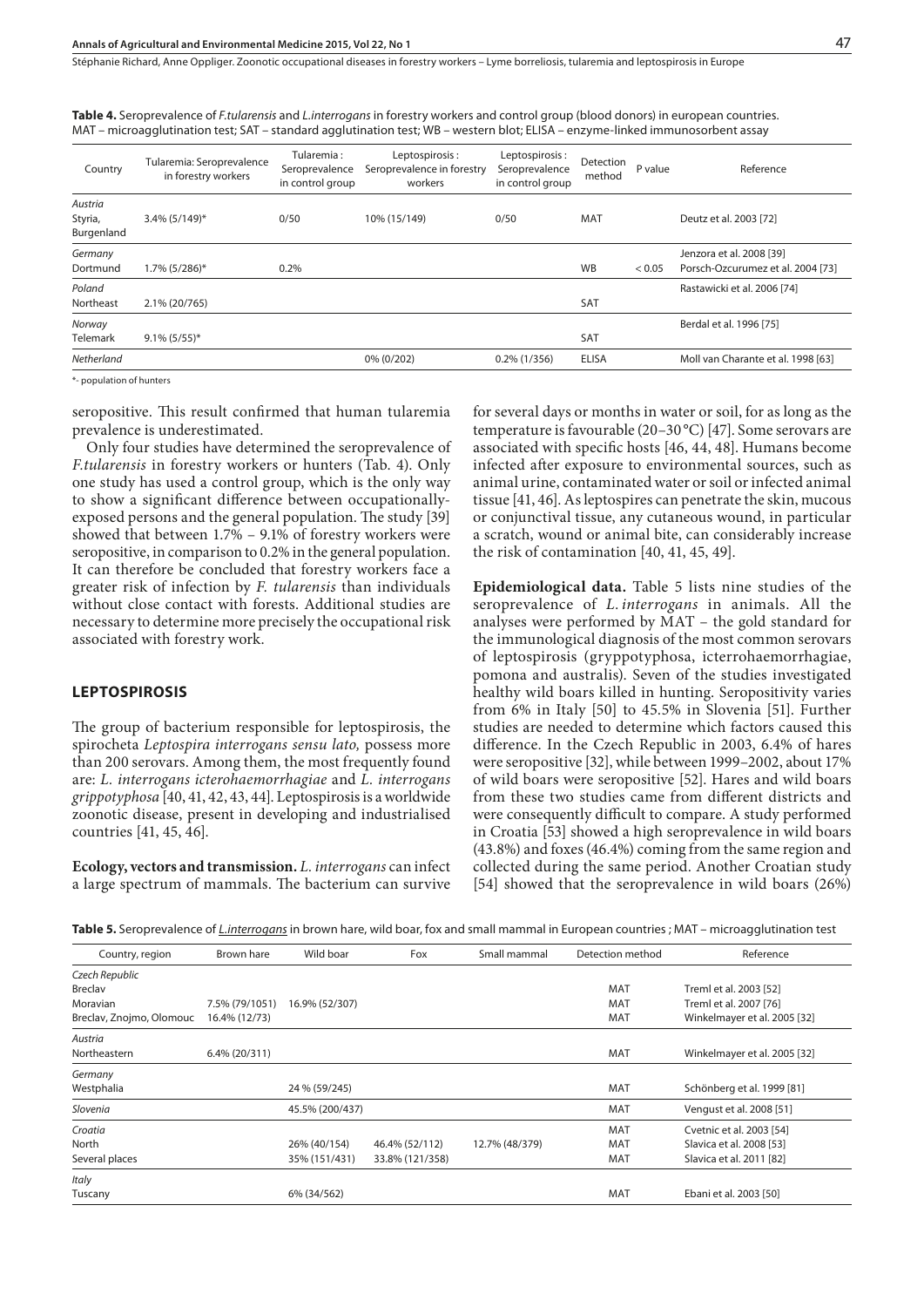was higher than in rodents (12.7%). This could be due to the presence of serovars other than icterohaemorrhagiae in the region.

Table 3 shows the number of cases of human leptospirosis declared per year in different countries since 2005. These numbers do not reflect the reality since, in numerous countries, leptospirosis is no longer subject to mandatory reporting, although it continues to be reported to public health agencies in several countries. The significant number of cases declared in France in comparison to the other European countries must be stressed. Leptospirosis is an occupational risk for any persons working in close contact with potentially contaminated animal carcasses or live animals, or in close contact with humid environments favourable to the survival of the bacteria. For a long time, occupational exposure was considered to be the main risk factor for this disease, but today, in the western world, incidences of occupational exposure are decreasing, while incidences of recreational exposure are increasing. Indeed, fresh water sports such as swimming, canoeing, rafting, kayaking and tropical holidays are resulting in an increased number of cases. In Bulgaria, 50% of the cases are considered as a consequence of occupational exposure [55]; in France [56] and Germany [44], epidemiological estimations suggest that 30% of leptospirosis cases are due to occupational exposure and, respectively, only 5% (3/62) and 6.5% (2/31) of all cases concerned forestry workers (hunters and gamekeepers). A study carried out in Austria [30] showed that 10% of hunters and 0% of a control group were seropositive (Table 4). These results clearly show that hunters are frequently exposed to *L. interrogans*. However, due to the relatively high rate of seropositivity, compared with the relatively low number of declared cases, it is possible that leptospirosis remains asymptomatic or sub-diagnosed in a certain number of cases. Other studies are necessary to confirm this hypothesis.

#### **PREVENTIVE MEASURES**

As detailed previously, zoonotic diseases have mulitple transmission routes. Forestry workers are therefore strongly encouraged to apply certain preventive measures and they can act at various levels. By wearing simple protective clothing such as long trousers and a long-sleeved shirt, by tucking trousers into socks and by thoroughly inspecting their entire body at the end of the day in order to remove any attached ticks, they can greatly reduce their risk of infection. Use of repellent sprayed on clothing and exposed skin is efficient against ticks and other vectors such as tabanid flies and mosquitoes [see review 57]. One study carried out in France [12] showed that 70% of forestry workers inspect their body at the end of the working day and that > 90% remove ticks quickly if necessary. Only 26% used repellents. Protective clothing was worn by < 50% of forestry workers (41% wore boots and trousers tucked into socks and 33% wore long-sleeved jackets). In Poland, in the region of Podkapackie, inspection of the body at the end of work is most frequently made by workers of aged 30–45 (55%) than by the older workers (40%) [20], while in the Lublin region, 65% of workers inspect their body [14]. In that last study, it was also observed that a large proportion (41.3%) of the forestry workers removed the ticks improperly, using the fingers. Forestry workers should avoid direct contact with

potentially contaminated water, animals, soil, etc. The use of protective gloves is highly recommended, and the use of boots and impermeable clothing is recommended to avoid contact with water. To prevent oral contamination, forestry workers should avoiding drinking untreated water and picking and eating forest mushrooms or berries. Game meat must be well cooked before consumption.

To prevent inhalation of contaminated dust or aerosols, wearing appropriate respiratory protection is recommended when manipulating animal carcasses, or working in a dusty environment. No vaccine against LB exists, and the vaccine against tularemia is forbidden in certain countries. A vaccine against leptospirosis is available but it offers protection only against the *L. interrogans icterohaemorrhagiae* serovar [43].

#### **CONCLUSIONS**

Lyme borreliosis, tularemia and leptospirosis are zoonoses present in the forests of Europe, as shown by the seroepidemiological studies performed on animals and forestry workers. They exhibit different prevalencies, mortality and risks of transmission. Lyme borreliosis is the most frequent, while tularemia and leptospirosis are the most lethal. Forestry workers are a population at risk for all three diseases. Studies have highlighted a significantly higher occurrence of these zoonotic diseases in forestry workers compared to control populations. However, the occupational risk remains very difficult to quantify. These zoonotic diseases are certainly under-diagnosed and under-reported as occupational diseases. For these reasons it is difficult to estimate their number and their economic consequences. Preventive measures are relatively easy to apply and not very expensive; however, it seems that the majority of forestry workers do not even apply basic measures. Better information on the risks of these diseases should be communicated, in particular to young forestry workers, and qualitative studies should be carried out to understand why preventive measures are not adhered to by a high proportion of exposed workers.

#### **REFERENCES**

- 1. [Müller](http://www.ncbi.nlm.nih.gov/pubmed/?term=M%26%23x000fc%3Bller I%5Bauth%5D) I, [Freitag](http://www.ncbi.nlm.nih.gov/pubmed/?term=Freitag MH%5Bauth%5D) MH, [Poggensee](http://www.ncbi.nlm.nih.gov/pubmed/?term=Poggensee G%5Bauth%5D) G, [Scharnetzky](http://www.ncbi.nlm.nih.gov/pubmed/?term=Scharnetzky E%5Bauth%5D) E, [Straube](http://www.ncbi.nlm.nih.gov/pubmed/?term=Straube E%5Bauth%5D) E, [Schoerner](http://www.ncbi.nlm.nih.gov/pubmed/?term=Schoerner C%5Bauth%5D) CH, [Hlobil](http://www.ncbi.nlm.nih.gov/pubmed/?term=Hlobil H%5Bauth%5D) H, [Hagedorn](http://www.ncbi.nlm.nih.gov/pubmed/?term=Hagedorn HJ%5Bauth%5D) HJ, [Stanek](http://www.ncbi.nlm.nih.gov/pubmed/?term=Stanek G%5Bauth%5D) G, [Schubert-Unkmeir](http://www.ncbi.nlm.nih.gov/pubmed/?term=Schubert-Unkmeir A%5Bauth%5D) A, [Norris](http://www.ncbi.nlm.nih.gov/pubmed/?term=Norris DE%5Bauth%5D) DE, [Gensichen](http://www.ncbi.nlm.nih.gov/pubmed/?term=Gensichen J%5Bauth%5D) J, [Hunfeld](http://www.ncbi.nlm.nih.gov/pubmed/?term=Hunfeld KP%5Bauth%5D), KP. Evaluating Frequency, Diagnostic Quality, and Cost of Lyme Borreliosis Testing in Germany: A Retrospective Model Analysis. Clin Dev Immunol. 2012; 13: 2012. doi:10.1155/2012/595427.
- 2. Fritz CL. Emerging tick-Borne diseases. Vet Clin North America Small Animal Practice. 2009; 39: 265.
- 3. Dutkiewicz J, [Cisak E, S](http://apps.webofknowledge.com/OneClickSearch.do?product=UA&search_mode=OneClickSearch&excludeEventConfig=ExcludeIfFromFullRecPage&colName=WOS&SID=X1cunCcSJtr4LETC9XL&field=AU&value=Cisak, E)troka J, Wojcik-Fatla A, [Zajac V. B](http://apps.webofknowledge.com/OneClickSearch.do?product=UA&search_mode=OneClickSearch&excludeEventConfig=ExcludeIfFromFullRecPage&colName=WOS&SID=X1cunCcSJtr4LETC9XL&field=AU&value=Zajac, V)iological agents as occupational hazards – selected issues. Ann Agric Environ Med. 2011; 18: 286–293.
- 4. [Runge M,](http://apps.webofknowledge.com/OneClickSearch.do?product=UA&search_mode=OneClickSearch&excludeEventConfig=ExcludeIfFromFullRecPage&colName=WOS&SID=X1cunCcSJtr4LETC9XL&field=AU&value=Runge, M) [von Keyserlingk M](http://apps.webofknowledge.com/OneClickSearch.do?product=UA&search_mode=OneClickSearch&colName=WOS&SID=X1cunCcSJtr4LETC9XL&field=AU&value=von Keyserlingk, M&ut=9650591&pos=%7b2%7d&excludeEventConfig=ExcludeIfFromFullRecPage), [Berke O.](http://apps.webofknowledge.com/OneClickSearch.do?product=UA&search_mode=OneClickSearch&colName=WOS&SID=X1cunCcSJtr4LETC9XL&field=AU&value=Berke, O&ut=16090884&pos=%7b2%7d&excludeEventConfig=ExcludeIfFromFullRecPage) Increased prevalence of Borrelia in ticks sampled within three forestry offices in Lower Saxony – a potential Borrelia hot-spot? J Cons Protect Food Saft. 2010; 5: 371–375.
- 5. Huegli D, Moret J, Rais O, Moosmann Y, Erard P, Malinverni R, Gern L. Prospective study on the incidence of infection by Borrelia burgdorferi sensu lato after a tick bite in a highly endemic area of Switzerland. Ticks and Tick-borne Dis. 2011; 2: 129–136.
- 6. Gern L. Life cycle of Borrelia burgdorferi sensu lato and transmission to humans. Curr Probl Dermatol. 2009; 37: 18–30.
- 7. McGovern BH, Piesman JF. Microbiology and epidemiology of Lyme disease, UpToDate<sup>®</sup>, 2010.
- 8. Zhioua E, Postic D, Rodhain F, Perez-Eid C. Infection of Ixodes ricinus (Acari:Ixodae) by Borrelia burgdorferi in Ile de France. J Med Entomol. 1996; 33: 694–697.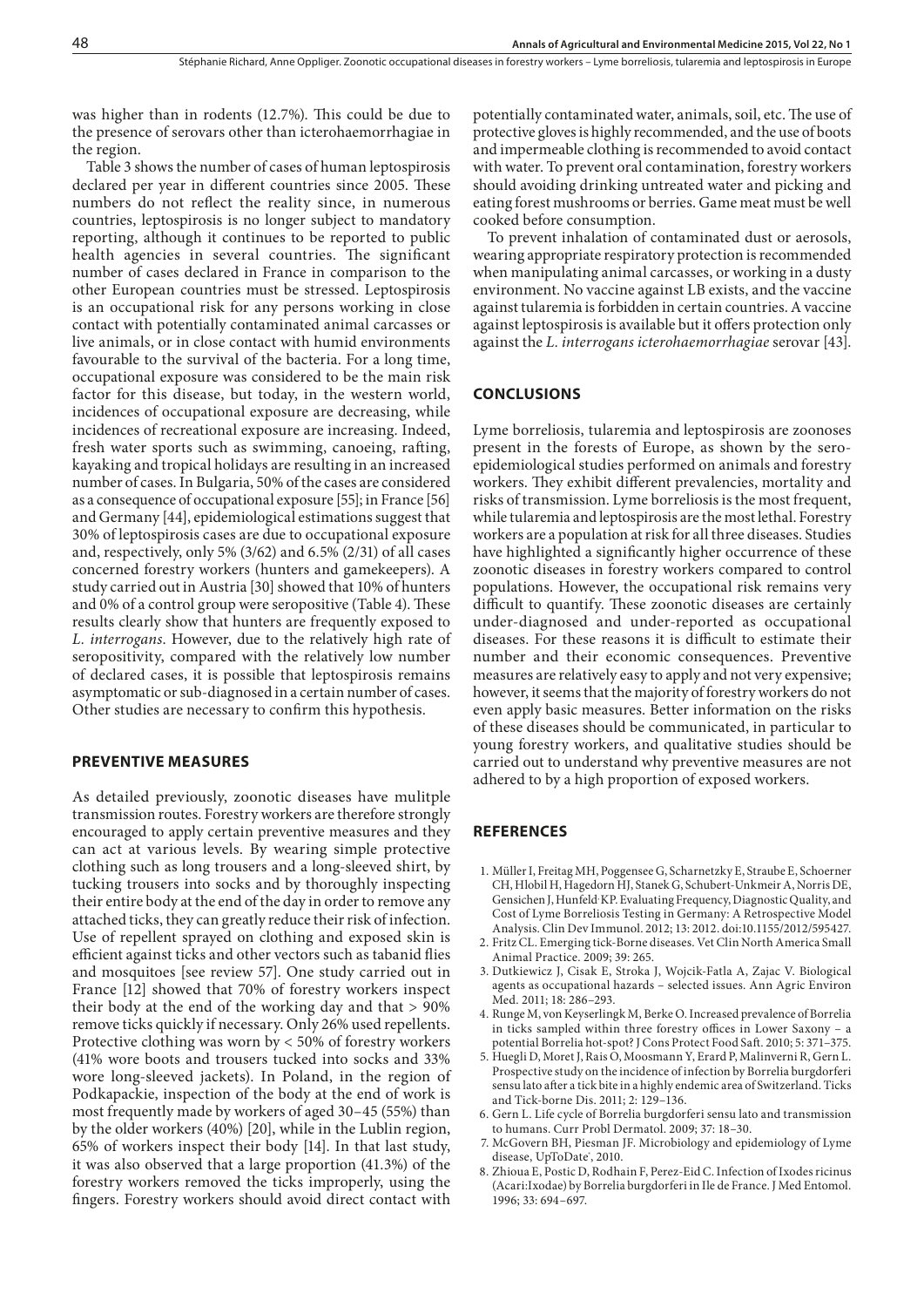#### **Annals of Agricultural and Environmental Medicine 2015, Vol 22, No 1**

- 9. Cisak E, Chmielewska-Badora J, Zwolinski J, Wojcik-Fatla A, Polak J, Dutkiewicz J. Risk of tick-borne bacterial diseases among workers of Roztocze national park (south-eastern Poland). Ann Agric Environ Med. 2005; 12: 127–132.
- 10. Cisak E, Chmielewska-Badora J, Zwolinski J, Wojcik-Fatla A, Zajac V, Skorska C, Dutkiewicz J. Study on Lyme borreliosis focus in the Lublin region (eastern Poland). Ann Agric Environ Med. 2008; 15: 327–332.
- 11. Cinco M, Barbone F, Grazia Ciufolini M, Mascioli M, Anguero Rosenfeld M, Stefanel P, Luzzati R. Seroprevalence of tick-borne infections in forestry rangers from northeastern Italy. Clin Microbiol Infect. 2004; 10: 1056–1061.
- 12. Thorin C, Rigaud E, Capek I, André-Fontaine G, Oster B, Gastinger G, Abadia G. Séroprévalence de la borréliose de Lyme et de l'encéphalite à tiques chez les professionnels exposés dans le Grand Est de la France. Médecine et maladies infectieuses. 2008; 38: 533–542 (in French).
- 13. Chmielewska-Badora J, Seroepidemiological study on Lyme borreliosis in the Lublin Region. Ann Agric Environ Med. 1998; 5: 183–186.
- 14. [Cisak E, W](http://apps.webofknowledge.com/OneClickSearch.do?product=UA&search_mode=OneClickSearch&excludeEventConfig=ExcludeIfFromFullRecPage&colName=WOS&SID=X1cunCcSJtr4LETC9XL&field=AU&value=Cisak, E)ojcik-Fatla A, [Zajac V,](http://apps.webofknowledge.com/OneClickSearch.do?product=UA&search_mode=OneClickSearch&excludeEventConfig=ExcludeIfFromFullRecPage&colName=WOS&SID=X1cunCcSJtr4LETC9XL&field=AU&value=Zajac, V) Stroka J, Dutkiewicz J. Risk of Lyme disease at various sites and workplaces of forestry workers in eastern Poland. Ann Agric Environ Med. 2012; 19:465–468.
- 15. Sexton DJ. Diagnosis of Lyme disease, UpToDate<sup>\*</sup>, 2010.
- 16. Zhioua E, Rodhain F, Binet P, Perez-Eid C. Prevalence of antibodies to Borrelia burgdorferi in forestry workers of Ile de France, France. Europ J Epidemiol. 1997; 13: 959–962.
- 17. Tomao P, Ciceroni L, D'Ovidio MC, De Rosa M, Vonesch N, Iavicoli S, Signorini S, Ciarrocchi S, Ciufolini MG, Fiorentini C, Papaleo B. Prevalence and incidence of antibodies to Borrelia burgdorferi and tick-borne encephalitis virus in agricultural and forestry workers from Tuscany, Italy. Eur J Clin Microbiol Infect Dis. 2005;  $24 \cdot 457 - 463$
- 18. Santino I, Cammarata E, Franco S, Galdiero F, Oliva B, Sessa R, Cipriani P, Tempera G, Del Piano M. Multicentric study of seroprevalence of Borrelia burgdorferi and Anaplasma phagocytophila in high risk groups in regions of central and southern Italy. Intern J Immunopathol Pharmacol. 2004; 17: 219–223.
- 19. Bilski B. Occurrence of cases of borreliosis certified as an occupational disease in the province of Wielkopolska (Poland). Ann Agric Environ Med. 2009; 16: 211–217.
- 20. Lewandowska A, Kruba Z, Filip R. Epidemiology of Lyme disease among workers of forest inspectorates in Poland. Ann Agric Environ Med. 2013; 20: 329–331.
- 21. Hopla CE. The ecology of tularaemia. Ad Vet Sci Comp Med. 1974; 18: 25–53.
- 22. Feldman KA. Tularemia. J Am Vet Med Ass. 2003; 222: 725–730.
- 23. Vaissaire J, Mendy C, Le Doujet C, Le Coustumier A. La tularémie: la maladie et son épidémiologie en France. Médecine et maladies infectieuses 2005; 35: 273–280 (in French).
- 24. Sjöstedt A. Tularemia: history, epidemiology, pathogen physiology, and clinical manifestations. Ann NY Acad Sci. 2007; 1105: 1–29.
- 25. Foley JE, Nieto NC. Tularemia. Vet Microbiol. 2010; 140: 332–338.
- 26. Keim P, Johansson A, Wagner DM. Molecular epidemiology, evolution and ecology of *Francisella*. Ann New York Ac Sci. 2007; 1105: 54–66.
- 27. INRS (anonymous). Tularémie, rapport de l'Institut national de recherche et de sécurité pour la prévention des accidents du travail et des maladies professionnelles. INRS, 2005 (in French).
- 28. Hazlett KRO, Cirillo KA. Environmental adaptation of Francisella tularensis. Microb Infect. 2009; 11: 828–834.
- 29. Kaysser P, Seibold E, Mätz-Rensing K, Pfeffer M, Essbauer S, Splettstoesser WD. Re-emergence of tularaemia in Germany: Presence of Francisella tularensis in different rodent species in endemic areas. BMC Infect Dis. 2008; 8:157.
- 30. Hofer E, Schildorfer H, Flatscher J, Müller M. Zum Nachweis der Tularämie bei Feldhasen (Lepus europaeus) in Österreich. Wien Tierärztl Monatsschr. 1997; 84: 301–306.
- 31. Hoflechner-Poltl A, Hofer E, Awad-Masalmeh M, Muller M, Steineck T. Prevalence of tulareamia and brucellosis in European brown hares (Lepus europaeus) and red foxes (Vulpes vulpes) in Austria. Tieraerztl Umsch. 2000; 55: 264–268.
- 32. Winkelmayer R, Vodnansky M, Paulsen P, Gansterer A, Treml F. Explorative study on the seroprevalence of Brucella-, Francisella- and Leptospira antibodies in the European hare (*Lepus europaeus* Pallas) of the Austrian-Czech border region. Vet Med Austria/Wien Tierärztl Mschr. 2005; 92: 131–135.
- 33. Lopes de Carvalho I, Escudera R, Garcia-Amil C, Falcao H, Anda P, Nuncio MS. Francisella tularensis, Portugal. Emerg Infect Dis. 2007; 13: 666–667.
- 34. Hubalek Z, Sixl W, Halouzka J. Francisella tularensis in Dermacentor reticulatus ticks from the Czech Republic and Austria. Wien Klin Wochenschr. 1998; 110: 909–910.
- 35. Gurycova D, Vyrostekova V, Khanakah G, Kocianova E, Stamek G. Importance of surveillance of tularemia natural foci in the known endemic area of Central Europe 1991–1997. Wien Klin Wochenschr. 2001; 113: 433–438.
- 36. Hubalek Z, Treml F, Halouzka J, Juricova Z, Hunady M, Janik V. Frequent isolation of Francisella tularensis from Dermacentor reticulates ticks in an epizootic focus of tularaemia. Med Vet Entomol. 1996; 10: 241–246.
- 37. Wicki R, Sauter P, Mettler C, Natsch A, Enzler T, Pusterla N, Kuhnert P, Egli G, Bernasconi M, Lienhard R, Lutz H, Leutenegger CM. Swiss Army Survey in Switzerland to determine the prevalence of Francisella tularensis, members of Ehrlichia phagocytophila genogroup, Borrelia burgdorferi sensu lato, and tick-borne encephalitis virus in ticks. Eur J Clin Microbiol Infect Dis. 2000; 19: 427–432.
- 38. Milutinovic M, Masuzawa T, Tomanovi S, Radulovic Z, Fukui T, Okamoto Y. Borrelia burgdorferi sensu lato, Anaplasma phagocytophilum, Francisella tularensis and their co-infection in host-seeking Ixodes ricinus ticks collected in Serbia. Exp Appl Acarol. 2008; 45: 171–183.
- 39. Jenzora A, Jansen A, Ranisch H, Lierz M, Wichmann O, Grunow R. Seroprevalence study of Francisella tularensis among hunters in Germany. FEMS Immunol Med Microbiol. 2008; 53: 183–189.
- 40. Caron V. Leptospirose et milieu professionnel, rapport de l'INRS, Documents pour le Médecin du Travail. 2009;120: 485–489 (in French).
- 41. Dale Everett E. Microbiology, epidemiology, clinical manifestations, and diagnosis of leptospirosis, UpToDate. 2010.
- 42. Nardone A, Capek I, Baranton G, Campèse C, Postic D, Vaillant V, Liénard M, Desenclos JC. Risk Factors for Leptospirosis in Metropolitan France: Results of a National Case-Control Study, 1999–2000. Clin Infect Dis. 2004; 39: 751–753.
- 43. Bessire N. La leptospirose une maladie professionnelle, Schweiz. Med Forum. 2004; 4: 513–514.
- 44. Jansen A, Schöneberg I, Frank C, Alpers K, Schneider T, Stark K. Leptospirosis in Germany, 1962–2003. Emerg Infect Dis. 2005; 11: 1048–1054.
- 45. Levett PN. Leptospirosis: A forgotten zoonosis? Clinic App Immunol. Rev. 2004; 4: 435–448.
- 46. Bharti AR, Nally JE, Ricaldi JN, Matthias MA, Diaz MM, Lovett MA, Levett PN, Gilman RH, Willig MR, Gotuzzo E, Vinetz JM. Leptospirosis: a zoonotic disease of global importance. The Lancet Infec Dis. 2003; 3: 757–771.
- 47. Wasinski B, Dutkiewicz J. Leptospirosis current risk factors connected with human activity and the environment. Ann Agric Environ Med. 2013; 20: 239–244.
- 48. Vijayachari P, Sugunan AP, Shriram AN. Leptospirosis: an emerging global public health problem. Ind Ac Sci Biosci J. 2008; 33: 557–569.
- 49. Adler B, De la Pena Moctezuma A. Leptospira and leptospirosis. Vet Microbiol. 2010; 140: 287–296.
- 50. Ebani VV, Cerri D, Poli A, Andreani E. Prevalence of Leptospira and Brucella Antibodies un Wild Boars (sus scrofa) in Tuscany, Italy. J Wildlife Dis. 2003; 39: 718–722.
- 51. Vengust G, Lindtner-Knific R, Zele D, Bidovec A. Leptospira antibodies in wild boars (sus scrofa) in Slovenia. Eur J Wildl Res. 2008; 54: 749–752.
- 52. Treml F, Pikula J, Holesovska Z. Prevalence of antibodies against leptospires in the wild boar (Sus scrofa L., 1758). Vet Med Czech. 2003; 48: 66–70.
- 53. Slavica A, Cvetnic Z, Milas Z, Janicky Z, Turk N, Konjevic D, Severin K, Toncic J, Lipej Z. Incidence of leptospiral antibodies in different game species over a 10-year period (1996–2005) in Croatia. Eur J Wildl Res. 2008; 5: 305–311.
- 54. Cvetnic Z, Margaletic J, Toncic J, Turk N, Milas Z, Spicic S, Lojkic M, Terzic S, Jemersic L, Humski A, Mitak M, Habrun B, Krt B. A serological survey and isolation of leptospires from small rodents and wild boars in the Republic of Croatia. Vet Med Czech. 2003; 48: 321–329.
- 55. Taseva E, Christova I, Gladnishka T. Epidemiological, clinical and serological features of human leptospirosis in Bulgaria in 2005. Int J Antimicrobial Agents. 2005; 29: S282-S282.
- 56. Abgueguen P, Delbos V, Blanvillain J, Chennebault JM, Cottin J, Fanello S, Pichard E. Clinical aspects and prognostic factors of leptospirosis in adults. Retrospective study in France. J Infec. 2008; 57: 171–178.
- 57. [Cisak E,](http://apps.webofknowledge.com/OneClickSearch.do?product=UA&search_mode=OneClickSearch&excludeEventConfig=ExcludeIfFromFullRecPage&colName=WOS&SID=X1cunCcSJtr4LETC9XL&field=AU&value=Cisak, E) [Wojcik-Fatla A,](http://apps.webofknowledge.com/OneClickSearch.do?product=UA&search_mode=OneClickSearch&excludeEventConfig=ExcludeIfFromFullRecPage&colName=WOS&SID=X1cunCcSJtr4LETC9XL&field=AU&value=Wojcik-Fatla, A) [Zajac V,](http://apps.webofknowledge.com/OneClickSearch.do?product=UA&search_mode=OneClickSearch&excludeEventConfig=ExcludeIfFromFullRecPage&colName=WOS&SID=X1cunCcSJtr4LETC9XL&field=AU&value=Zajac, V) Dutkiewicz J. Repellents and acaricides as personal protection measures in the prevention of tickborne diseases. Ann Agric Environ Med. 2012; 19:625–630.